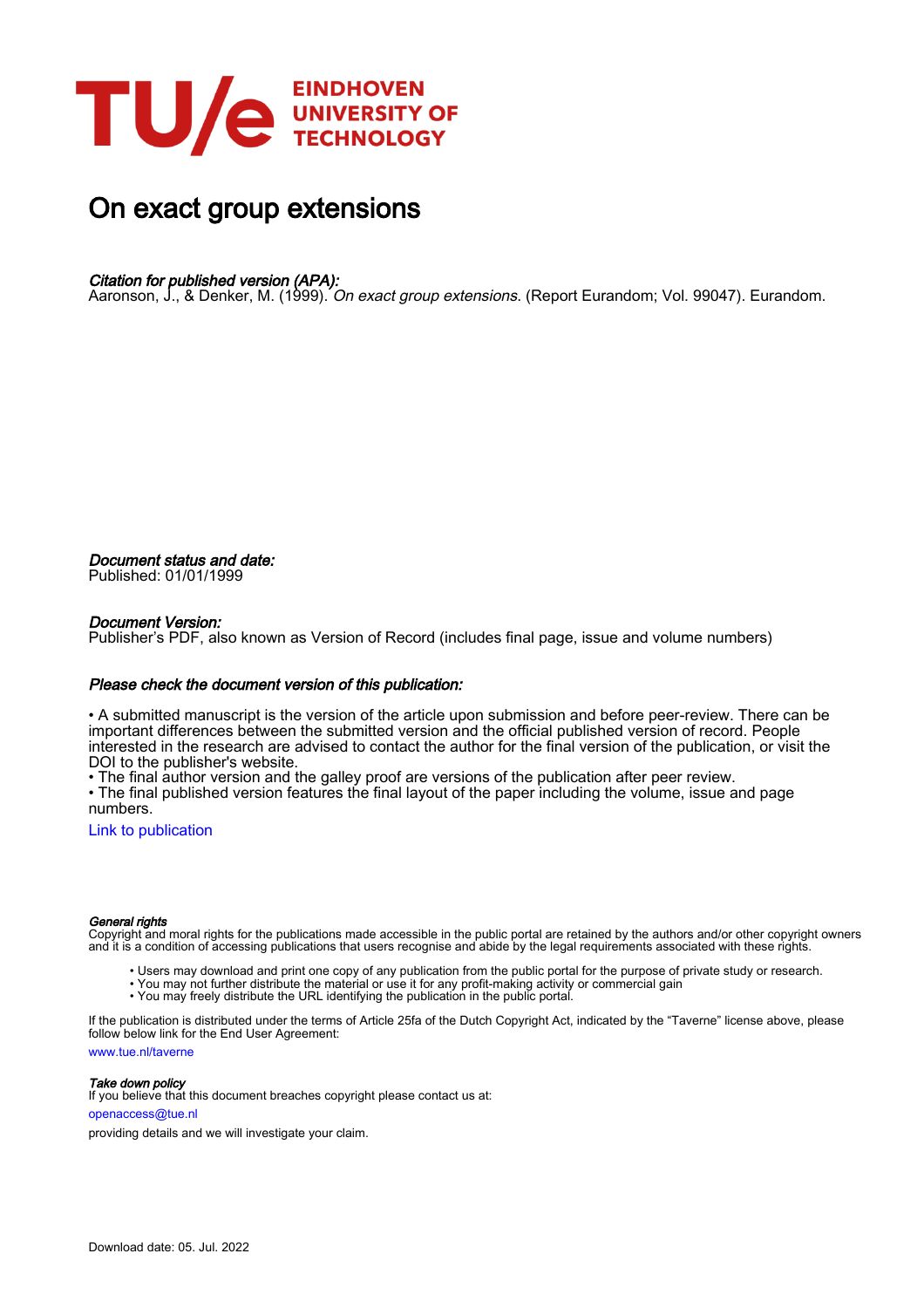Report 99-047 **On Exact Group Extensions** Jon Aaronson Manfred Denker ISSN 1389-2355

 $\sim$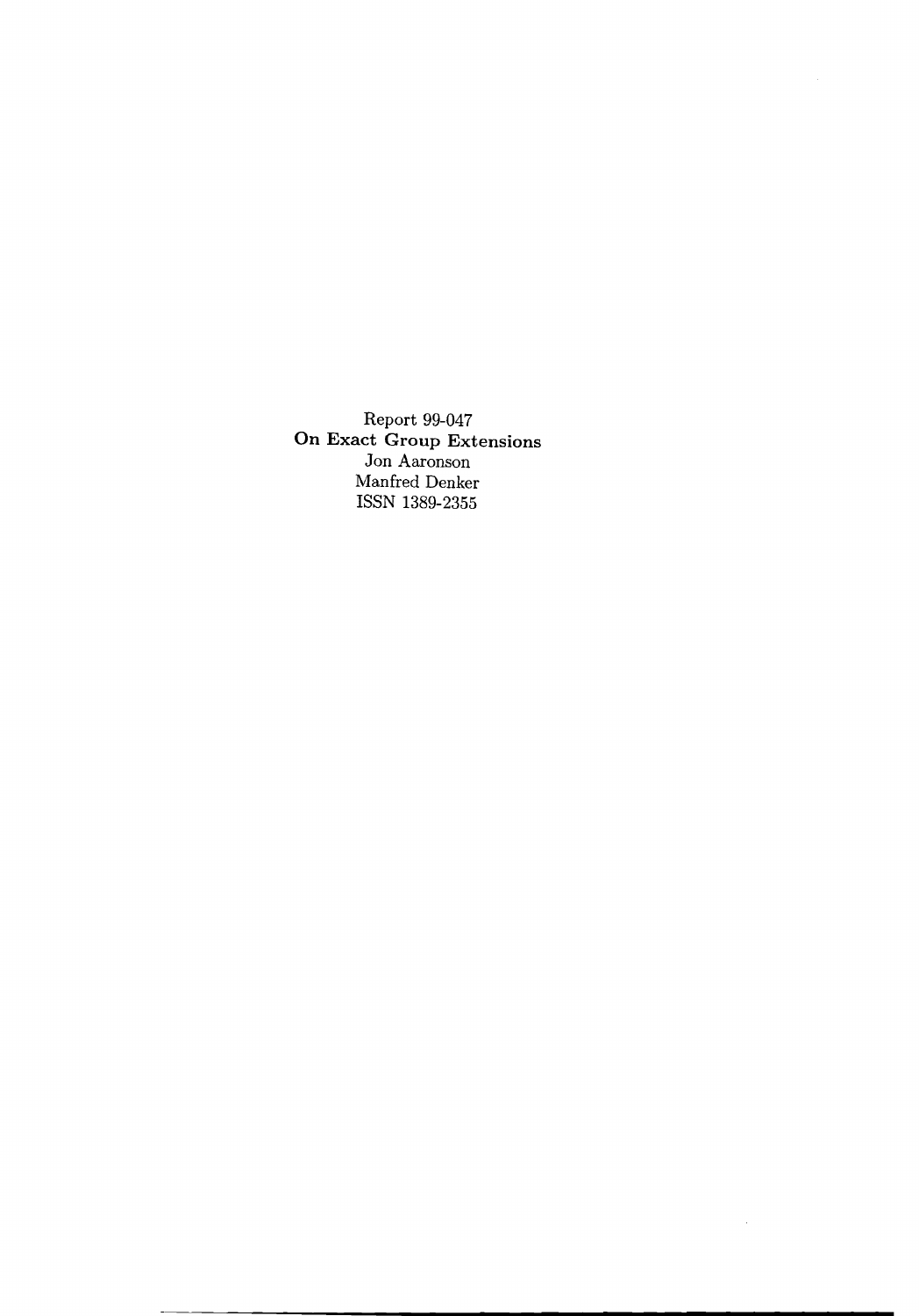#### **ON EXACT GROUP EXTENSIONS**

#### JON AARONSON AND MANFRED DENKER

ABSTRACT. We give conditions for the exactness of  $\mathbb{R}^d$ -extensions.

#### §O INTRODUCTION

A nonsingular transformation  $(X, \mathcal{B}, m, T)$  of a standard probability space is called a *fibred system* if there is a generating measurable partition  $\alpha$  such that  $T: a \rightarrow Ta$  is invertible, nonsingular for  $a \in \alpha$ , and a *Markov* map (or Markov fibred system) if in addition,  $Ta \in \sigma(\alpha) \mod m \: \forall \: a \in \alpha$ .

Write  $\alpha = \{a_s : s \in S\}$  and endow  $S^{\mathbb{N}}$  with its canonical (Polish) product topology. Let

$$
\Sigma = \{s = (s_1, s_2, \dots) \in S^{\mathbb{N}} : m(\bigcap_{k=1}^{n} T^{-k} a_{s_k}) > 0 \ \forall n \geq 1\},\
$$

then  $\Sigma$  is a closed, shift invariant subset of  $S^{\mathbb{N}}$ , and there is a measurable map  $\phi: \Sigma \to X$  defined by  $\{\phi(s_1, s_2, \dots)\} := \bigcap_{k=1}^{\infty} T^{-(k-1)} a_{s_k}$ 

The closed support of the probability  $m' = m \circ \phi^{-1}$  is  $\Sigma$ , and  $\phi$  is a conjugacy of  $(X,\mathcal{B},m,T)$  with  $(\Sigma,\mathcal{B}(\Sigma),m',\text{shift})$ . Thus we may, and sometimes do, assume that  $X = \Sigma$ , *T* is the shift, and  $\alpha = \{ [s] : s \in S \}.$ 

For  $n \geq 1$ , there are m-nonsingular inverse branches of T denoted  $v_a: T^n a \rightarrow a$  and with Radon Nikodym derivatives denoted

$$
v'_a := \frac{dm \circ v_a}{dm}.
$$

Let  $(X, \mathcal{B}, m, R)$  be a nonsingular transformation of a standard probability space. The *Frobenius-Perron* operators  $P_{R^n} = P_{R^n,m}: L^1(m) \to L^1(m)$  are defined by

$$
\int_X P_{R^n} f \cdot g dm = \int_X f \cdot g \circ R^n dm
$$

and for the locally invertible  $(X, \mathcal{B}, m, T, \alpha)$  (as above) have the form

$$
P_{T^n}f = \sum_{a \in \alpha_0^{n-1}} 1_{T^n a} v'_a \cdot f \circ v_a.
$$

*<sup>1991</sup> Mathematics Subject Classification.* Primary: 28D05, 60B15; Secondary: 58F15, 58F19, 58F30.

<sup>©</sup>July 1999, revision 4/10/99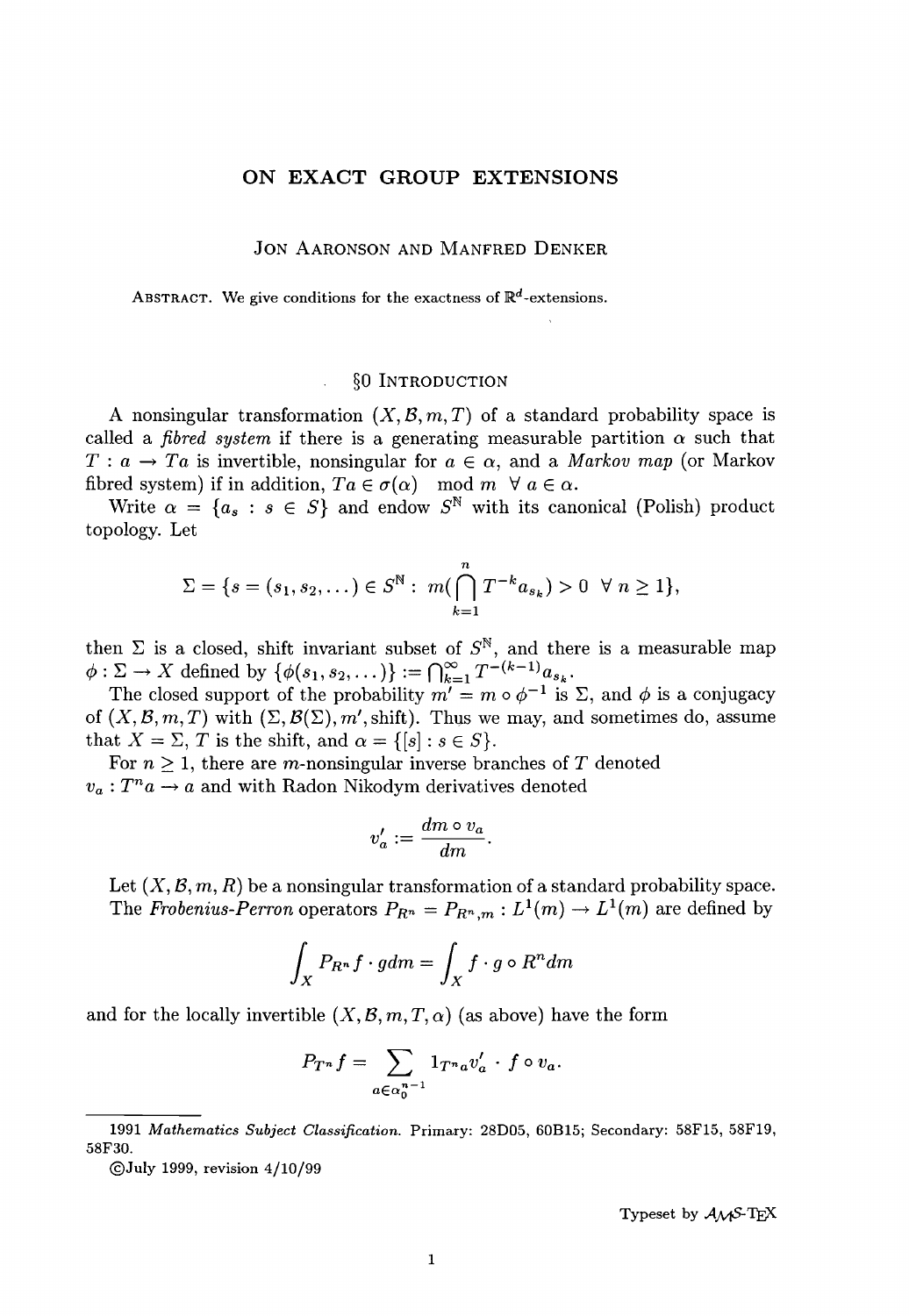A locally invertible map  $(X, \mathcal{B}, m, T, \alpha)$  has:

the *Renyi* property if  $\exists C > 1$  such that  $\forall n \geq 1$ ,  $a \in \alpha_0^{n-1}$ ,  $m(a) > 0$ :

$$
\left|\frac{v_a'(x)}{v_a'(y)}\right| \le C \text{ for } m \times m \text{-a.e. } (x, y) \in T^n a \times T^n a.
$$

It is well known (a proof is recalled in [A-D-U]) that any topologically mixing probability preserving Markov map with the Renyi property is *exact* in the sense that  $\bigcap_{n>1} T^{-n} \mathcal{B} = \{ \emptyset, X \} \mod m$ .

Examples include:

- topological Markov shifts equipped with Gibbs measures ([Bo],[Bo-Ru]) and
- uniformly expanding, piecewise onto  $C^2$  interval maps  $T : [0,1] \rightarrow [0,1]$  satisfying Adler's condition  $\sup_{x \in [0,1]} \frac{|T''(x)|}{T'(x)^2} < \infty$  ([Ad]);

or, more generally,

• Gibbs-Markov maps as in [A-D1].

Now let  $\phi: X \to \mathbb{R}^d$  be measurable and consider the skew product  $T_{\phi}: X \times \mathbb{R}^d \to$  $X \times \mathbb{R}^d$  defined by  $T_\phi(x, y) := (Tx, y + \phi(x))$  with respect to the (invariant) product measure  $m \times m_{\mathbb{R}^d}$  where  $m_{\mathbb{R}^d}$  denotes Lebesgue measure.

We say that  $\phi$  is *aperiodic* if  $\gamma(\phi) = z\overline{h}h \circ T$  has no nontrivial solution in  $\gamma \in$  $\mathbb{R}^d$ ,  $z \in S^1$  and  $h: X \to S^1$  measurable. It is not hard to show that if  $T_{\phi}$  is ergodic, and *T* is weakly mixing, then  $T_{\phi}$  is weakly mixing iff  $\phi$  is aperiodic.

We're interested in the exactness of  $T_{\phi}$ .

We establish two (partial) results in this direction.

### **Theorem 1.**

*Suppose that*  $(X, \mathcal{B}, m, T, \alpha)$  *is a probability preserving Markov map with the Renyi* property. Let  $N \geq 1$  and  $\phi: X \to \mathbb{R}^d$  be  $\alpha_0^{N-1}$ -measurable (i.e.  $\phi(x) =$  $\phi(\alpha_0^{N-1}(x))$  where  $x \in \alpha_0^{N-1}(x) \in \alpha_0^{N-1}$ .

*If*  $T_{\phi}$  *is topologically mixing, then*  $T_{\phi}$  *is exact.* 

For the other result, we assume that  $(X, \mathcal{B}, m, T, \alpha)$  is an exact probability preserving locally invertible map with the property that for some Banach space  $(L, \|\cdot\|_L)$  of functions with  $\|\cdot\|_2 \leq \|\cdot\|_L$ , such that  $P_T: L \to L$  and  $\exists M > 0, \ \theta \in$  $(0,1)$  such that

$$
||P_{T^n}f - \int_X f dm||_L \le M\theta^n ||f||_L \ \forall \ f \in L.
$$

This property can be obtained as a consequence of the quasi compactness of Doeblin-Fortet operators, see  $[D-F]$ ,  $[T-M]$ ).

Given  $\phi: X \to \mathbb{R}^d$  measurable, we define the *characteristic function operators*  $P_t(f) = P_T(e^{i\langle t,\phi\rangle}f)$   $(t \in \mathbb{R}^d)$ .

We assume also that  $P_t: L \to L \quad (t \in \mathbb{R}^d)$  and that  $t \mapsto P_t$  is continuous  $(\mathbb{R}^d \to \text{Hom}(L, L)).$ 

It is shown in [Nag] (see also theorem 4.1 of [A-Dl]) that

The shown in [Nag] (see also theorem 4.1 of [A-D1]) that<br>
(i) there are constants  $\epsilon > 0$ ,  $K > 0$  and  $\theta \in (0,1)$ ; and continuous functions  $\lambda: B(0, \epsilon) \to B_{\mathbb{C}}(0, 1), g: B(0, \epsilon) \to L$  such that

$$
||P_t^n h - \lambda(t)^n g(t) \int_X h dm||_L \leq K\theta^n ||h||_L \quad \forall \ |t| < \epsilon, \ n \geq 1, \ h \in L;
$$
 and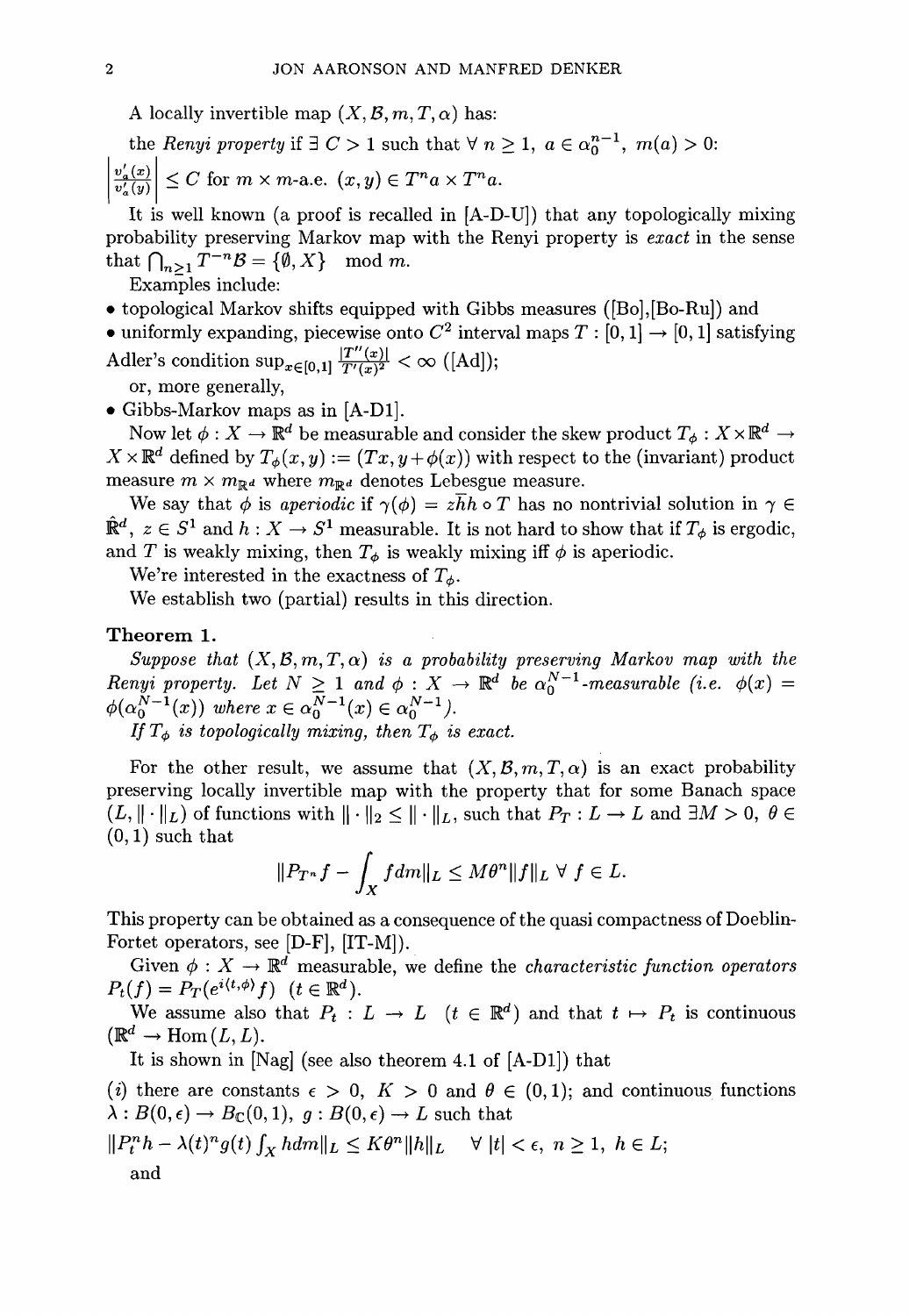(*ii*) in case  $\phi$  is aperiodic, then  $\forall$  0 <  $\delta$  < *M* <  $\infty$ ,  $\exists$  *K* > 0, 0 <  $\rho$  < 1 such that

$$
||P_{\gamma}^{n}h||_{L} \leq K\rho^{n} \quad \forall \ h \in L, \ n \geq 1, \ \delta \leq |\gamma| \leq M.
$$

Examples include:

• (see [A-D1]),  $(X, \mathcal{B}, m, T, \alpha)$  a Gibbs-Markov maps and  $\phi: X \to \mathbb{R}^d$  uniformly Hölder continuous on partition sets. Here  $L$  is a space of Hölder continuous functions  $f: X \to \mathbb{C}$ .

• (see [Rou], [Ry]),  $X = [0,1]$ , m Lebesgue measure,  $\alpha$  a partition of X mod m into open intervals, and  $T: a \rightarrow Ta$  an invertible, *m*-nonsingular homeomorphism for each  $a \in \alpha$  with inf  $|T'| > 1$  and  $\frac{1}{T'}$  of bounded variation on X; and  $\phi: X \to \mathbb{R}^d$ either: of bounded variation on X; or constant on each  $a \in \alpha$ .

Set  $\phi_n = \phi + \phi \circ T + \ldots + \phi \circ T^{n-1}$ .

#### Theorem 2.

*Suppose that*

$$
(\diamond)^\perp
$$

$$
(\diamond) \qquad \forall \lambda > 1 \exists n_k \to \infty \text{ such that } \frac{\phi_{n_k}}{\lambda^{n_k}} \to 0 \text{ a.e. as } k \to \infty
$$

and that  $\phi$  *is aperiodic; then*  $T_{\phi}$  *is exact.* 

# *Remarks.*

1) Theorem 2 generalises the corresponding theorem on page 443 in [G].

2) The condition ( $\diamond$ ) is satisfied if m-dist ( $\phi$ ) is in the domain of attraction of a stable law.

3) The condition ( $\diamond$ ) is not satisfied iff  $\exists \lambda > 1$  and  $\epsilon > 0$  such that  $m(||\phi_n| >$  $\lambda^n$ ])  $\geq \epsilon$   $\forall$  *n*  $\geq$  1 and there are independent processes like this.

# §1 FROBENIUS-PERRON OPERATORS, EXACTNESS AND RELATIVE EXACTNESS

Let  $(X, \mathcal{B}, m, R)$  be a nonsingular transformation of a standard probability space. The *tail*  $\sigma$ -algebra of  $(X, \mathcal{B}, m, R)$  is  $\mathcal{T}(R) := \bigcap_{n=1}^{\infty} R^{-n} \mathcal{B}$  and the nonsingular transformation *R* is called *exact* if  $= \{ \emptyset, X \}$  mod *m*.

Theorem 1.1 [D-L].

$$
||P_{R^n}f||_1 \to ||E(f|\mathcal{T}(R))||_1 \text{ as } n \to \infty \ \forall \ f \in L^1(m).
$$

In particular (see [L]), *R* is exact iff  $||P_{R^n}f||_1 \to 0 \ \forall \ f \in L^1(m)$ ,  $\int_X f dm = 0$ .

# *Proof.*

First note that  $|P_T f| \leq P_T |f|$  whence  $||P_{R^n} f||_1 \downarrow$  and  $\exists \lim_{n \to \infty} ||P_{R^n} f||_1$ . Next,  $\forall n \geq 1 \exists g_n \in L^{\infty}(\mathcal{B})$  with  $\int_X(P_{R^n}f)g_n dm = ||P_{R^n}f||_1$ , whence

$$
||P_{R^n}f||_1 = \int_X fg_n \circ R^n dm.
$$

By weak  $*$  compactness,  $\exists n_k \rightarrow \infty$  and  $g \in L^{\infty}(\mathcal{B})$  such that  $g_{n_k} \circ R^{n_k} \rightarrow g$  weak \* in  $L^{\infty}(\mathcal{B})$ .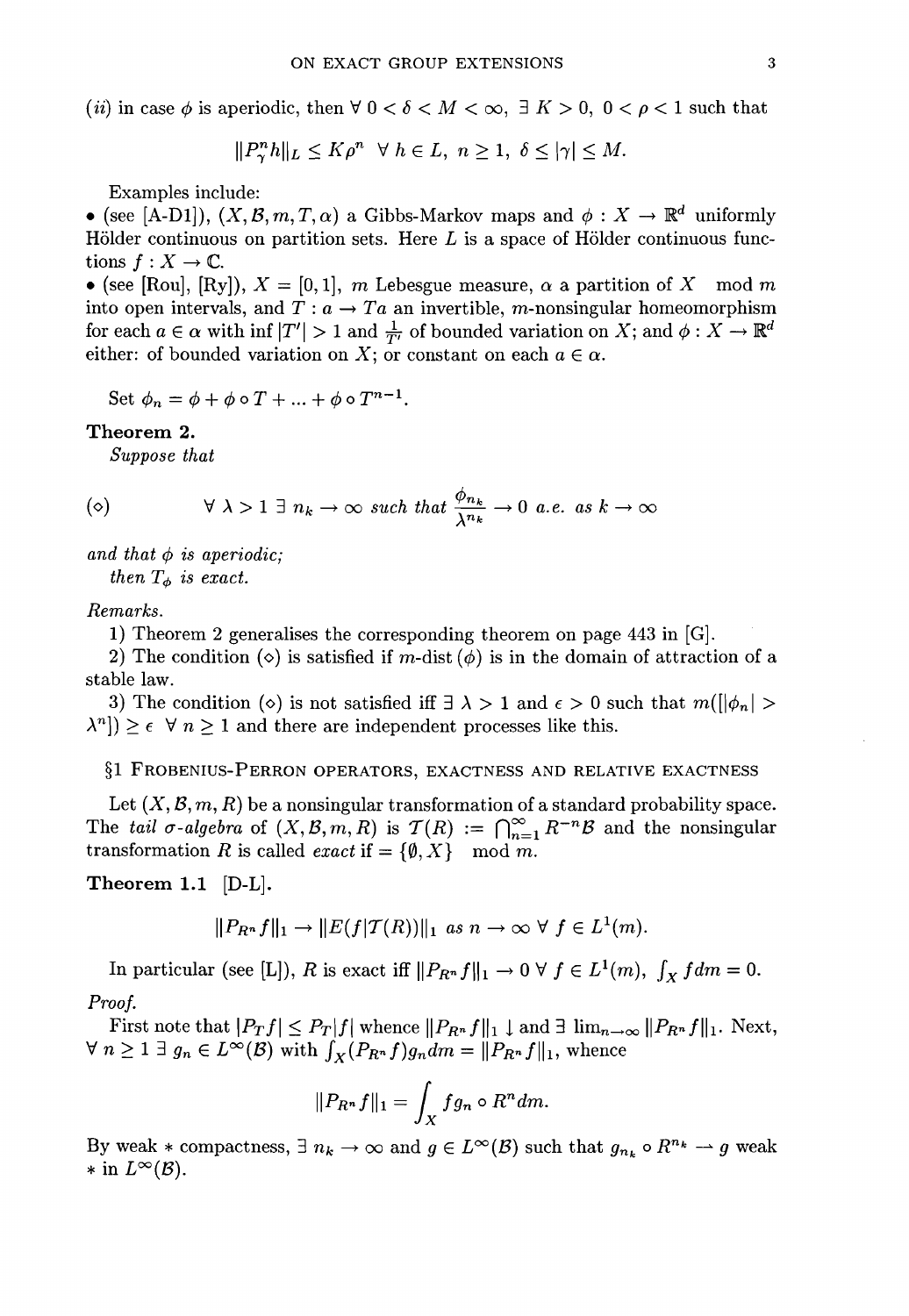It follows that  $g \in L^{\infty}(\mathcal{T}(R)), ||g||_{\infty} \leq 1$  and  $\lim_{n\to\infty} ||P_{R^n}f||_1 = \int_X fg dm$ . Thus

$$
\lim_{n \to \infty} ||P_{R^n} f||_1 \le \sup \{ \int_X f h dm : h \in L^{\infty}(\mathcal{T}(R)), ||h||_{\infty} \le 1 \} = ||E(f|\mathcal{T}(R))||_1.
$$

To show the converse inequality, note that  $\exists g \in L^{\infty}(\mathcal{T}(R))$ ,  $||g||_{\infty} = 1$  such that

$$
||E(f|\mathcal{T}(R))||_1 = \int_X E(f|\mathcal{T}(R))g dm = \int_X fg dm
$$
  
whence  $\forall n > 1, \exists a_n \in L^{\infty}(\mathcal{B}), a = a_n \circ R^n$  and

$$
||E(f|\mathcal{T}(R))||_1 = \int_X fg dm = \int_X fg_n \circ R^n dm = \int_X (P_{R^n}f)g_n dm \leq ||P_{R^n}f||_1.
$$

Let  $(X, \mathcal{B}, m, R)$  and  $(Y, \mathcal{C}, \mu, S)$  be nonsingular transformations of standard probability spaces. A *factor map* is a function  $\pi : X \to Y$  satisfying  $\pi^{-1}C \subset Y$  $\mathcal{B}, \ \pi \circ T = S \circ \pi, \ m \circ \pi^{-1} = \mu.$ 

The *fibre expectation* of the factor map  $\pi : X \rightarrow Y$  is an operator

$$
f \mapsto E(f|\pi), \ L^1(X, \mathcal{B}, m) \to L^1(Y, \mathcal{C}, \mu)
$$

defined by  $\int_Y E(f|\pi)gd\mu = \int_X fg \circ \pi dm$ .

The factor map  $\pi : X \to Y$  is called *relatively exact* if

$$
f \in L^1(\mathcal{B}), E(f|\pi) = 0
$$
 a.e.  $\implies$   $||P_{R^n}f||_1 \to 0.$ 

The corollary below appears in [G]. For the convenience of the reader, we supply a (possibly different) proof.

**Proposition 1.2.** Suppose that  $\pi$  :  $X \rightarrow Y$  is relatively exact, then  $T(R)$  =  $\pi^{-1} \mathcal{T}(S) \mod m$ .

*Proof.*

Evidently,  $\pi^{-1}\mathcal{T}(S) \subseteq \mathcal{T}(R)$ . We show that  $\pi^{-1}\mathcal{T}(S) \supseteq \mathcal{T}(R)$ .

By relative exactness and theorem 1.1, if  $f \in L^1(\mathcal{B})$  and  $E(f|\pi) = 0$  a.e., then  $\int_X fg dm = 0 \ \forall \ g \in L^\infty(\mathcal{T}(R)).$ 

Thus if  $f \in L^2(\mathcal{B}) \ominus L^2(\pi^{-1}\mathcal{C})$ , then  $E(f|\pi) = 0$  a.e. and so

$$
\int_X fg dm = 0 \ \forall \ g \in L^{\infty}(\mathcal{T}(R)), \implies f \perp L^2(\mathcal{T}(R)).
$$

Thus  $L^2(\mathcal{B}) \ominus L^2(\pi^{-1}\mathcal{C}) \subset L^2(\mathcal{B}) \ominus L^2(\mathcal{T}(R))$  whence  $L^2(\mathcal{T}(R)) \subset L^2(\pi^{-1}\mathcal{C})$  and  $T(R) \subset \pi^{-1}C \mod m$ .

To see that in fact  $\mathcal{T}(R) \subseteq \pi^{-1}\mathcal{T}(S) \mod m$ , fix  $N \ge 1$ , then<br>  $\mathcal{T}(R) = \bigcap R^{-n}B = \bigcap R^{-n}B$ 

$$
\mathcal{T}(R) = \bigcap_{n \ge 1} R^{-n} \mathcal{B} = \bigcap_{n \ge N+1} R^{-n} \mathcal{B}
$$

$$
= R^{-N} \mathcal{T}(R) \subset R^{-N} \pi^{-1} \mathcal{C} = \pi^{-1} S^{-N} \mathcal{C}.
$$

Taking the intersection over N shows the claim.  $\square$ 

Corollary 1.3 ([G], proposition 1).

*If S* is exact and  $\pi$  :  $X \rightarrow Y$  *is relatively exact, then T is exact.*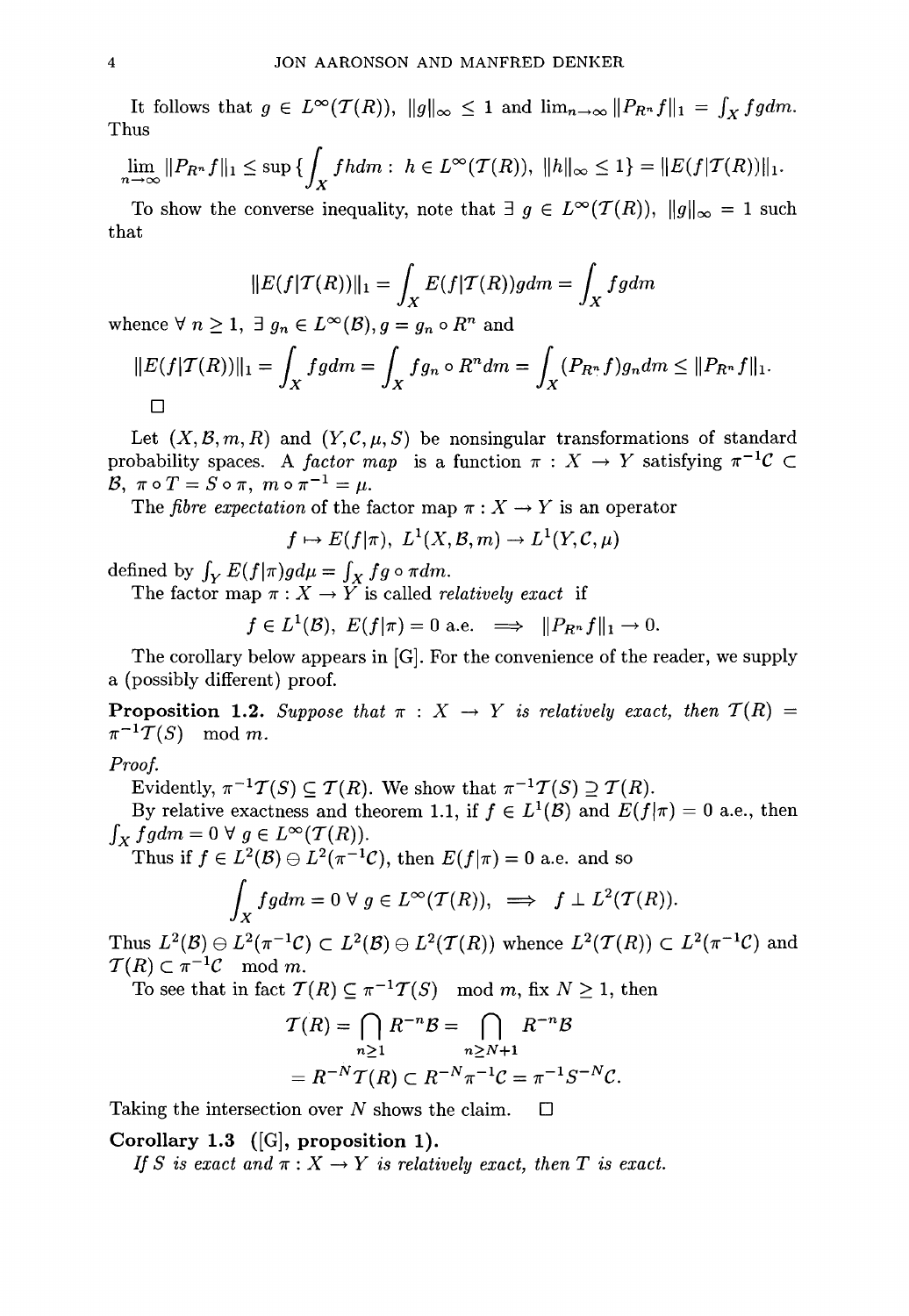#### §2 PROOF OF THEOREM 1

For a nonsingular transformation  $(X, \mathcal{B}, m, R)$ , define the *tail* relation of R:

$$
\mathfrak{T}(R) := \{(x, y) \in X \times X : \exists n \geq 0, R^n x = R^n y\}.
$$

Evidently  $\mathfrak{T}(R)$  is an equivalence relation and if  $(X, \mathcal{B}, m)$  is standard, then  $\mathfrak{T}(R) \in \mathcal{B}(X \times X).$ 

If *R* is locally invertible, then  $\mathfrak{T}(R)$  has countable equivalence classes and is If *R* is locally invertible, then  $\mathfrak{T}(R)$  has countable equivalence classes and is nonsingular in the sense that  $m(\mathfrak{T}(R)(A)) = 0 \forall A \in \mathcal{B}$ ,  $m(A) = 0$  where  $\mathfrak{T}(R)(A) := \{ y \in X : \exists x \in A \ (x, y) \in \mathfrak{T}(R) \}.$ 

A set  $A \in \mathcal{B}(X)$  is *invariant* under the equivalence relation  $\mathfrak{T} \in \mathcal{B}(X \times X)$  if  $\mathfrak{T}(A) = A$  and the equivalence relation  $\mathfrak T$  is called *ergodic* if  $\mathfrak T$ -invariant sets have either zero, or full measure.

The collection of invariant sets under  $\mathfrak{T}(R)$  is the tail  $\sigma$ -algebra  $\mathcal{T}(R)$  (whence the name" tail relation").

In order to prove theorem 1, it suffices to show that  $\mathfrak{T}(T_{\phi})$  is ergodic. The tail relation of  $T_{\phi}$  is given by

$$
\mathfrak{T}(T_{\phi})
$$
\n
$$
= \{((x, s), (y, t)) \in (X \times G)^2 : \exists n \ge 0, T^n x = T^n y, s - t = \phi_n(y) - \phi_n(x)\}
$$
\n
$$
= \{((x, s), (y, t)) \in (X \times G)^2 : (x, y) \in \mathfrak{T}(T), \tilde{\phi}(x, y) = s - t\}
$$

where  $\tilde{\phi}: \mathfrak{T}(T) \to \mathbb{R}^d$  is defined by  $\tilde{\phi}(x, y) := \sum_{n=0}^{\infty} (\phi(T^n y) - \phi(T^n x)).$ 

We prove that  $\mathfrak{T}(T_{\phi})$  is ergodic by the method of Schmidt (explained in [S]), by showing that  $\forall t \in \mathbb{R}^d$ , U a neighbourhood of t and  $A \in \mathcal{B}$  m(A)  $> 0$ ,  $\exists B \in \mathcal{B}$  B *A* and  $\tau : B \to B$  nonsingular such that  $(x, \tau(x)) \in \mathfrak{T}(T)$  and  $\phi(x, \tau(x)) \in U \forall x \in$ *B.*

This boils down to showing that

$$
\forall A \in \mathcal{B}_+ \ g_0 \in \mathbb{R}^d \ \eta > 0, \ \exists \ B \in \mathcal{B}_+ \ B \subset A, \ n \ge 1
$$
\n
$$
\text{and } \tau : B \to \tau B \subset A \text{ nonsingular such that}
$$
\n
$$
(1)
$$
\n
$$
T^n \circ \tau \equiv T^n \text{ and } \|\phi_n \circ \tau - \phi_n - g_0\| < \eta \text{ on } B.
$$

The proof of ( $\ddagger$ ) will be written as a sequence of minor claims,  $\mathbb{I}^{0,\mathbb{I}^{1},\ldots}$ .

 $\Box$  We first claim that there is no loss in generality in assuming that  $N = 1$  (i.e. that  $\phi: X \to \mathbb{R}^d$  is  $\alpha$ -measurable). This is because  $(X, \mathcal{B}, m, T, \alpha_0^{N-1})$  is also a probability preserving Markov map with the Renyi property and inducing the same

(shift) topology on X as  $(X, \mathcal{B}, m, T, \alpha)$ .<br>  $\P$ 1  $\forall$   $s, t \in S$ ,  $\exists \kappa = \kappa_{s,t} \ge 1$  and  $a = a_{s,t} = [a_1, \ldots a_{\kappa}], b = b_{s,t} = [b_1, \ldots b_{\kappa}] \in$  $\alpha_0^{\kappa-1}, \ a_1 = b_1 = s \ a_\kappa = b_\kappa = t \text{ such that } ||\phi_\kappa(b) - \phi_\kappa(a) - g_0|| < \eta.$ This follows from topological mixing of  $T_{\phi}$ .

By the Renyi property,  $\exists M > 1$  such that

$$
M^{-1}m(u)m(v) \le m(u \cap T^{-k}v) \le Mm(u)m(v) \ \forall u \in \alpha_0^{k-1}, \ v \in \alpha_0^{\ell-1}, \ [v_1] \subset T[u_k].
$$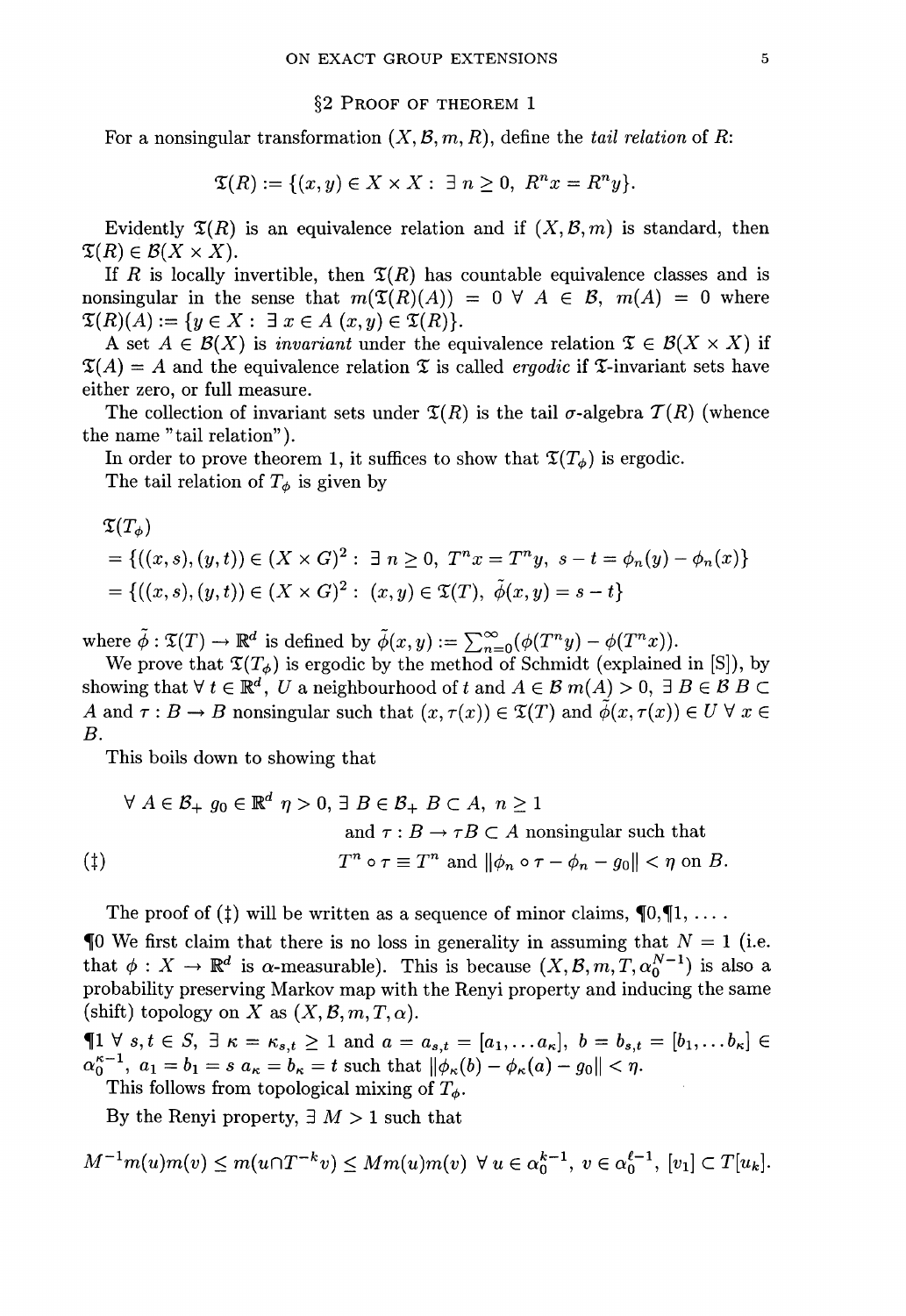Given  $u = [u_1, \ldots, u_n] \in \alpha_0^{n-1}$  with  $u_n = t$ , define  $\tau = \tau_u : u \cap T^{-n}a \to u \cap T^{-n}b$ by

$$
\tau(u_1,\ldots,u_n,a_1,\ldots a_{\kappa},y):=\tau(u_1,\ldots,u_n,b_1,\ldots b_{\kappa},y).
$$

 $\oint 2 \tau = \tau_u : u \cap T^{-n}a \to u \cap T^{-n}b$  is invertible nonsingular and  $\frac{dm \circ \tau}{dm} = M^{\pm 4} \frac{m(b)}{m(a)}$ . PROOF

$$
\int_{u \cap T^{-n}a \cap c} \frac{dm \circ \tau}{dm} dm = m(u \cap T^{-n}b \cap c)
$$

$$
= M^{\pm 2} \frac{m(b)}{m(a)} m(u) m(b) m(c)
$$

$$
= M^{\pm 4} \frac{m(b)}{m(a)} m(u \cap T^{-n}a \cap c).
$$

 $\Box$ 

**¶3 PROOF OF**  $\ddagger$ 

Fix  $0 < \epsilon < M^{-1} \min \{m(a_{s,t}), m(b_{s,t})\},\$  then

$$
m(u\cap T^{-n}a_{s,t}), m(u\cap T^{-n}b_{s,t})\geq \epsilon m(u)\ \forall\ u\in \alpha_0^{n-1},\ [s]\subset T[u_n].
$$

Let  $\delta > 0$  be so small that  $\delta < \frac{m(b)(\epsilon - \delta)}{M^4 m(a)}$ .

 $\exists n \geq 1$  and  $u \in \alpha_0^{n-1}$  such that  $m(A \cap u) \geq (1 - \delta)m(u)$  and  $[s] \subset T[u_n]$ .<br>Consider  $\tau_u : u \cap T^{-n}a \to u \cap T^{-n}b$  as in  $\P_2$ . Evidently  $T^{n+\kappa} \circ \tau \equiv T^{n+\kappa}$  and  $\|\phi_{n+\kappa} \circ \tau - \phi_{n+\kappa} - g_0\| < \eta \text{ on } u \cap T^{-n}a.$ 

To complete the proof we claim that  $\exists B \in \mathcal{B}_+$   $B \subset A \cap u \cap T^{-n}a$  such that  $\tau B \subset A$ .

To see this, note that

$$
m(u \cap T^{-n}a \cap A) \ge m(u \cap T^{-n}a) - m(u \setminus A) \ge (\epsilon - \delta)m(u),
$$

whence using  $\P$ 2,

$$
m(\tau(u \cap T^{-n}a \cap A)) \ge \frac{m(b)}{M^4 m(a)} m(u \cap T^{-n}a \cap A) \ge \frac{m(b)(\epsilon - \delta)}{M^4 m(a)} m(u).
$$

Since  $\tau(u \cap T^{-n}a \cap A) \subset u$ , the condition on  $\delta > 0$  ensures that  $m(\tau(u \cap T^{-n}a \cap A))$  $A) \cap A$  > 0 whence  $m(B) > 0$  where  $B := \tau^{-1} \left( \tau(u \cap T^{-n}a \cap A) \cap A \right) \subset A$ .  $\square$ 

# §3 PROOF OF THEOREM 2

We prove theorem 2 via corollary 1.3. To do this, we must consider  $T_{\phi}$  as a nonsingular transformation with respect to some probability  $P \sim m \times m_{\mathbb{R}^d}$ .

Let  $p : \mathbb{R}^d \to \mathbb{R}_+$  be continuous with  $\int_{\mathbb{R}^d} p(y) dy = 1$  and define a probability *P* on  $X \times \mathbb{R}^d$  by  $dP(x, y) := p(y)dm(x)dy$ ; then  $(X \times \mathbb{R}^d, \mathcal{B}(X \times \mathbb{R}^d), P, T_\phi)$  is a nonsingular transformation with Frobenius-Perron operators given by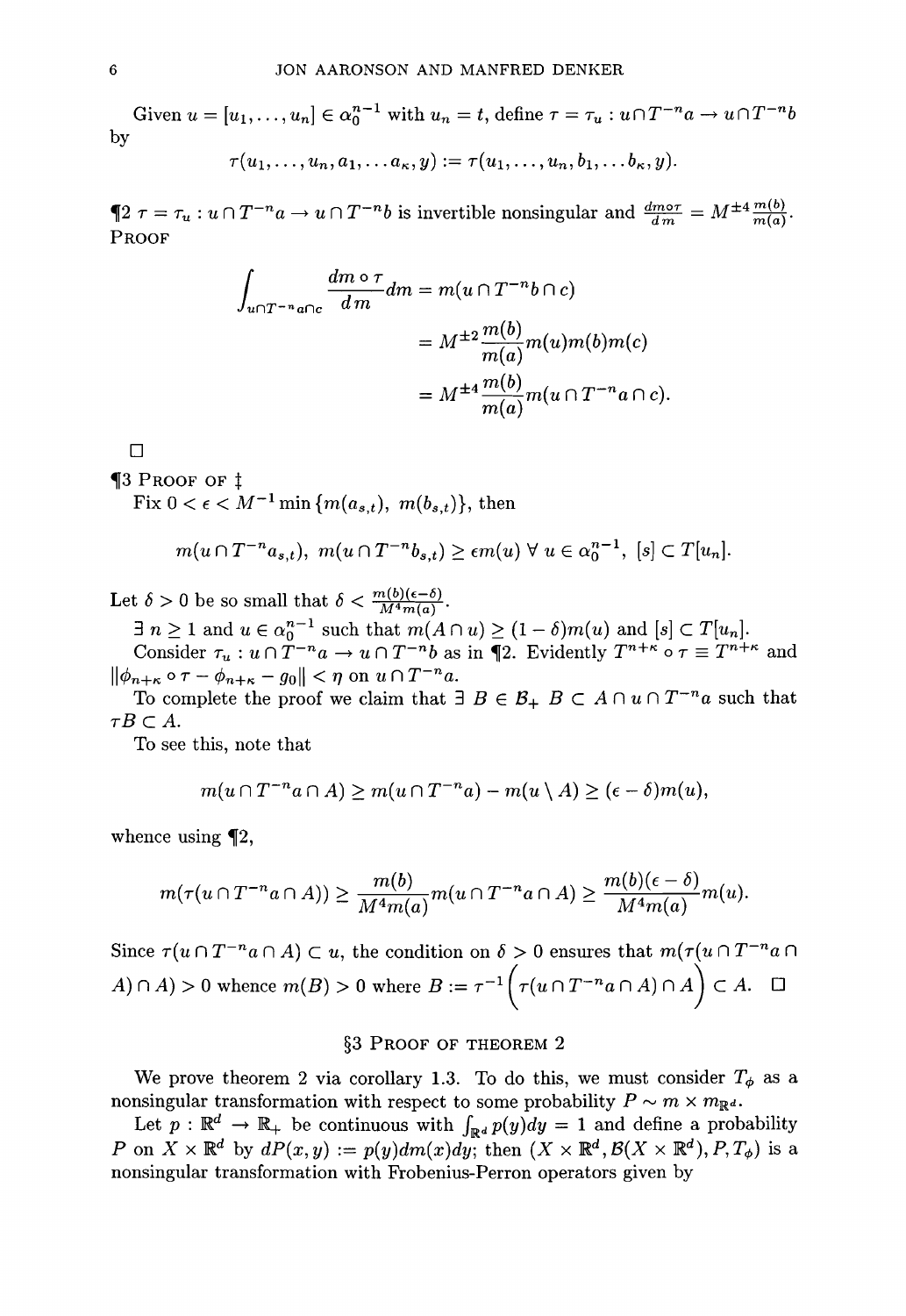$$
P_{T_{\phi}^n,P}f(x,y)=\frac{1}{p(y)}P_{T_{\phi}^n}(f\cdot 1\otimes p)(x,y)
$$

 $\text{where} \ \ P_{T^n_{\phi}} := P_{T^n_{\phi}, m \times m_{\mathbb{R}^d}}.$ 

Consider the map  $\pi : X \times \mathbb{R}^d \to X$  defined by  $\pi(x, y) = x$ . This is a factor map as it satisfies  $\pi^{-1} \mathcal{B}(X) \subset \mathcal{B}(X \times \mathbb{R}^d)$ ,  $\pi \circ T_{\phi} = T \circ \pi$ ,  $P \circ \pi^{-1} = m$ .

The fibre expectation of  $\pi$  is given by

$$
E(f|\pi)(x) = \int_{\mathbb{R}^d} f(x, y)p(y)dy \quad (f \in L^1(X \times \mathbb{R}^d, \mathcal{B}(X \times \mathbb{R}^d), P)).
$$

By corollary 1.3 and exactness of T, it suffices to show that  $\pi$  is relatively exact. To do this, we show that

$$
\int_{\mathbb{R}^d} f(x, y)p(y)dy = 0 \text{ a.e. } \implies
$$
\n
$$
\int_{X \times \mathbb{R}^d} |P_{T_{\phi}^n, P}f|dP = \int_{X \times \mathbb{R}^d} |P_{T_{\phi}^n}(f \cdot 1 \otimes p)|d(m \times m_{\mathbb{R}^d}) \to 0
$$

as  $n \to \infty$ ; equivalently (taking  $F(x, y) := f(x, y)p(y)$ ),

(\*) 
$$
\int_{\mathbb{R}^d} F(x, y) dy = 0 \text{ a.e.} \implies \int_{X \times \mathbb{R}^d} |P_{T_{\phi}^n} F| d(m \times m_{\mathbb{R}^d}) \to 0
$$

as  $n \to \infty$ .

To prove  $(\star)$ , we first claim that  $\P1$  for  $\lambda > 1$ ,  $h \in L^1(m)$  and  $f \in L^1(\mathbb{R}^d)$ ,

$$
||P_{T_{\phi}^{n_k}}(h\otimes f)||_1 \leq C\lambda^{\frac{n_k d}{2}} ||P_{T_{\phi}^{n_k}}(h\otimes f)||_2 + o(1)
$$

as  $k \to \infty$  where  $C = 2^{\frac{d}{2}} m(B(0, 1))$  and  $\frac{\phi_{n_k}}{\lambda^{n_k}} \to 0$  a.e.. PROOF As can be checked,

$$
P_{T_{\phi}^n}(h \otimes f)(x, y) = P_{T^n}(h(\cdot)f(y - \phi_n(\cdot))) (x) \quad (h \in L^1(m), \ f \in L^1(\mathbb{R}^d)).
$$

Denoting  $E(H) := \int_X H dm$  for  $H \in L^1(m)$ , we have

$$
(2) \ \Vert P_{T_{\phi}^{n_{k}}}(h \otimes f) \Vert_{1} = \int_{\mathbb{R}^{d}} |E(P_{T^{n_{k}}}(h(\cdot)f(y - \phi_{n_{k}}(\cdot))))| dy \leq \int_{|y| \leq 2\lambda^{n_{k}}} + \int_{|y| > 2\lambda^{n_{k}}}
$$

By the Cauchy-Schwartz inequality,

$$
(3) \qquad \int_{|y| \le 2\lambda^{n_k}} \le \sqrt{m_{\mathbb{R}^d}(B(0, 2\lambda^{n_k}))} \|P_{T_{\phi}^{n_k}}(h \otimes f)\|_2 = C\lambda^{\frac{n_k d}{2}} \|P_{T_{\phi}^{n_k}}(h \otimes f)\|_2
$$

whereas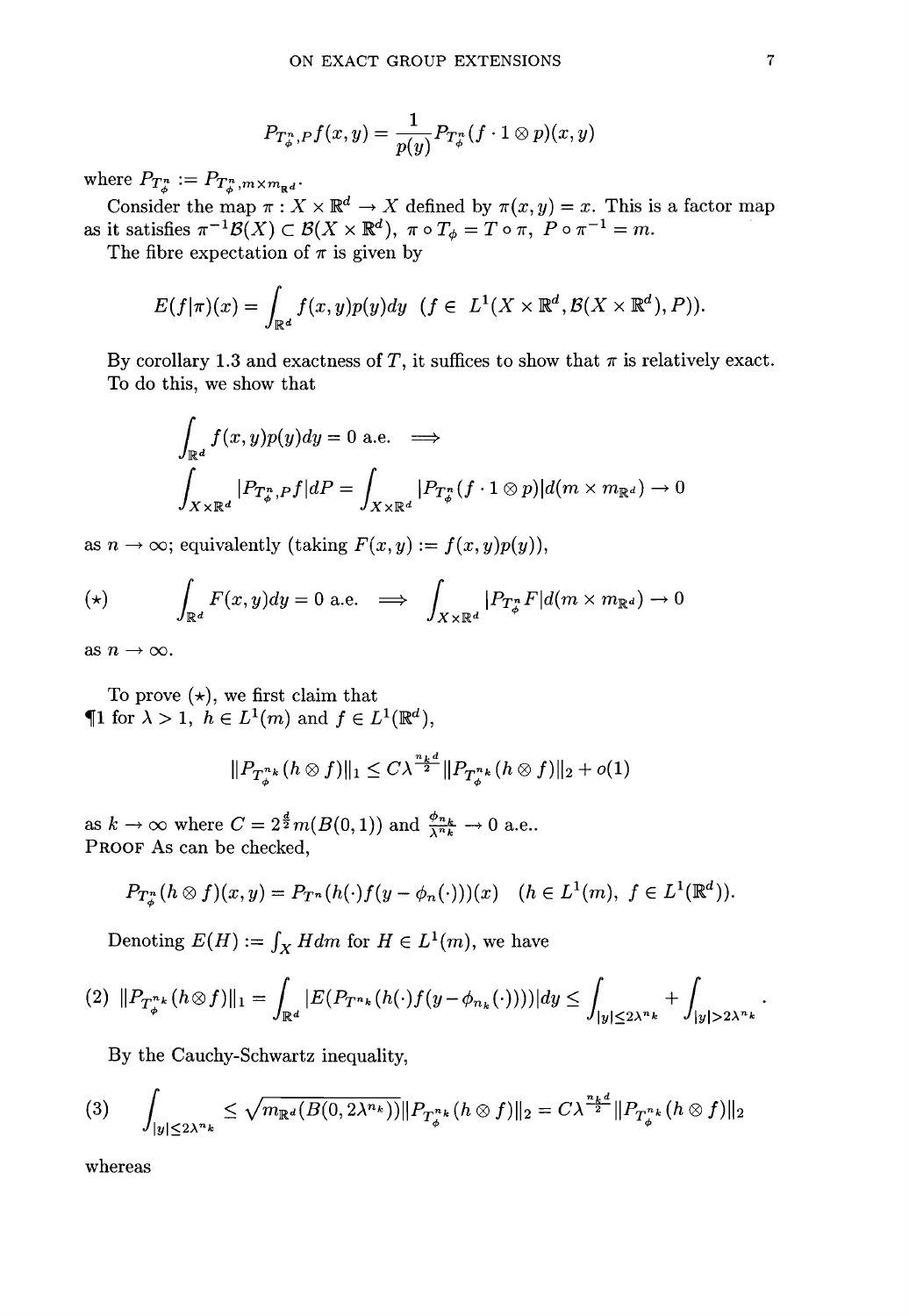$$
\int_{|y|>2\lambda^{n_k}} \leq \int_{|y|>2\lambda^{n_k}} |E(P_{T^{n_k}}(h(\cdot)f(y-\phi_{n_k}(\cdot))1_{[|\phi_{n_k}(\cdot))|\leq \lambda^{n_k}]})|dy
$$
  
+ 
$$
\int_{|y|>2\lambda^{n_k}} |E(P_{T^{n_k}}(h(\cdot)f(y-\phi_{n_k}(\cdot))1_{[|\phi_{n_k}(\cdot)|>\lambda^{n_k}]}))|dy = I + II.
$$

Here as  $k \to \infty$ :

(4) 
$$
II \leq ||f||_1 E(|h| \mathbb{1}_{[|\phi_{n_k}(\cdot)| > \lambda^{n_k}]}) \to 0
$$

since  $\frac{\phi_{n_k}}{\lambda^{n_k}} \to 0$  a.e.; and

$$
I \leq \int_{|y| > 2\lambda^{n_k}} E(|h||f(y - \phi_{n_k})|1_{[|\phi_{n_k}(\cdot)| \leq \lambda^{n_k}]}) dy
$$
  

$$
= E\left(|h|1_{[|\phi_{n_k}| \leq \lambda^{n_k}]} \int_{|y| > 2\lambda^{n_k}} |f(y - \phi_{n_k})| dy\right)
$$
  
(5)  

$$
\leq E(|h|) \int_{|y| > \lambda^{n_k}} |f(y)| dy \to 0,
$$

Substituting (3), (4) and (5) into (2) proves  $\P$ 1.  $\Box$ 

To complete the proof of (\*), let  $F \in L^1(m \times m_{\mathbb{R}^d})$  satisfy  $\int_{\mathbb{R}^d} F(x,y) dy = 0$  for *m*-a.e.  $x \in X$  and fix  $\epsilon > 0$ . We show that

$$
(\star_{\epsilon}) \qquad \limsup_{n \to \infty} \int_{X \times \mathbb{R}^d} |P_{T^n_{\phi}} F| d(m \times m_{\mathbb{R}^d}) < \epsilon.
$$

Standard approximation techniques show that  $\forall \epsilon > 0, \exists N \in \mathbb{N}, h_1, \ldots, h_N \in$  $L, g_1, \ldots, g_N \in L^1(\mathbb{R}^d) \text{ such that } \overline{\int_{\mathbb{R}^d} g_k(y) dy} = 0 \text{ } (1 \leq k \leq N) \text{ and }$ 

$$
\left\|F-\sum_{k=1}^N h_k\otimes g_k\right\|_{L^1(m\times m_{\mathbb{R}^k})}<\frac{\epsilon}{2}.
$$

Next, it follows from theorems 1.6.3 and 1.6.4 in [Rud] that

- $\exists f_1, \ldots, f_N \in L^1 \cap L^2$  such that
- $[\hat{f}_k \neq 0]$  is compact and bounded away from 0  $(1 \leq k \leq N);$ and
- $||f_k g_k||_{L^1(m_{\mathbb{R}^d})} \leq \frac{\epsilon}{2N ||h_k||_{L^1(m)}} \quad (1 \leq k \leq N)$ , whence

$$
\Big\| \sum_{k=1}^{N} h_k \otimes f_k - \sum_{k=1}^{N} h_k \otimes g_k \Big\|_{L^1(m \times m_{\mathbb{R}^d})} \leq \sum_{k=1}^{N} \|h_k\|_{L^1(m)} \cdot \|f_k - g_k\|_{L^1(\mathbb{R}^d)} < \frac{\epsilon}{2},
$$
\n
$$
\Big\| F - \sum_{k=1}^{N} h_k \otimes f_k \Big\|_{L^1(m \times m_{\mathbb{R}^d})} < \epsilon
$$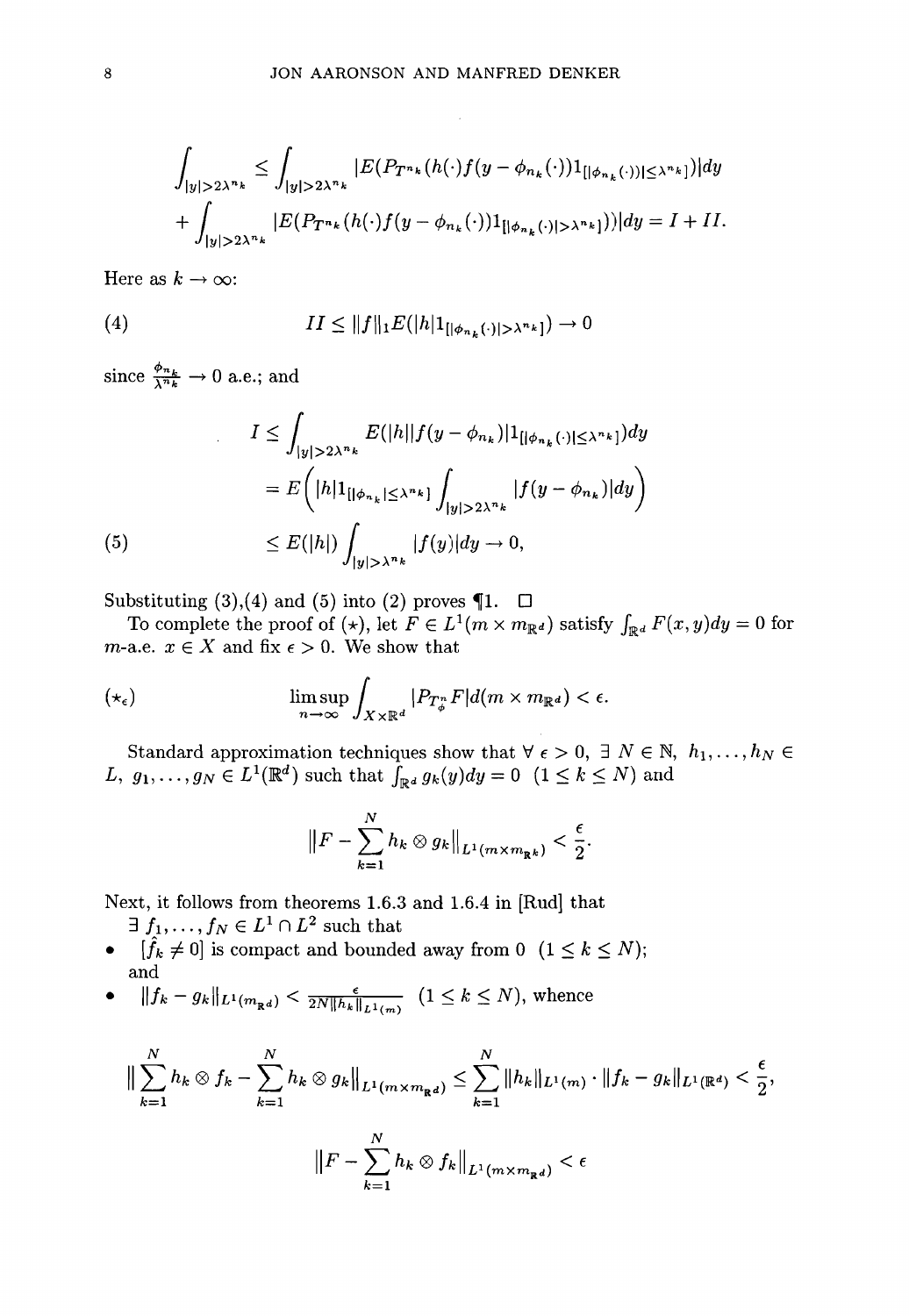where  $h \in L$  and  $f \in L^1 \cap L^2$  is such that  $[\hat{f} \neq 0]$  is compact and bounded away from O.

We claim<br> **'**2 If  $h \in L$  and  $f \in L^1 \cap L^2$  is such that  $[\hat{f} \neq 0]$  is compact and bounded away from 0, then  $\exists$  0 <  $\rho$  < 1 such that

(6) 
$$
||P_{T^n_{\phi}}(h \otimes f)||_2 = O(\rho^n) \text{ as } n \to \infty.
$$

PROOF

Let  $[\hat{f} \neq 0] \subset B(0, M) \setminus B(0, \delta)$ . By *(ii)* (above),  $\exists K > 0$ ,  $0 < \rho < 1$  such that  $|P_{\gamma}^n h(x)| \leq K\rho^n \quad \forall \; x \in X, \; n \geq 1, \; \delta \leq |\gamma| \leq M,$ 

whence using the fact that the Fourier transform of  $y \mapsto P_{T_a}^n(h \otimes f)(x, y)$  is  $\gamma \mapsto$  $\hat{f}(\gamma)P_{\gamma}^n h(x)$  and Plancherel's formula, we have

$$
||P_{T_{\phi}^n}(h \otimes f)||_2^2 = \int_X \left( \int_{\mathbb{R}^d} |P_{T_{\phi}^n}(h \otimes f)(x, y)|^2 dy \right) dm(x)
$$
  
= 
$$
\int_X \left( \int_{\mathbb{R}^d} |\hat{f}(\gamma)|^2 |P_{\gamma}^n h(x)|^2 d\gamma \right) dm(x)
$$
  
= 
$$
\int_{\mathbb{R}^d} |\hat{f}(\gamma)|^2 ||P_{\gamma}^n h||_2^2 d\gamma \leq K^2 \rho^{2n} \int_{\mathbb{R}^d} |\hat{f}(\gamma)|^2 d\gamma
$$

proving  $\P$ 2.  $\Box$ 

To finish the proof of theorem 2, we claim  $\P$ 3 if (6) holds for  $h \in L$  and  $f \in L^1 \cap L^2$ , then

$$
||P_{T^n_{\delta}}(h\otimes f)||_1 \to 0.
$$

PROOF

Fix  $\lambda > 1$  such that  $\lambda^{\frac{d}{2}} \rho < 1$ . Suppose that  $\frac{\phi_{n_k}}{\lambda^{n_k}} \to 0$  a.e.. Using (6), we have by  $\P1$ ,

$$
||P_{T_{\phi}^{n_k}}(h \otimes f)||_1 \leq C\lambda^{\frac{n_k d}{2}} ||P_{T_{\phi}^{n_k}}(h \otimes f)||_2 + o(1) = O(\lambda^{\frac{n_k d}{2}}\rho^{n_k}) + o(1) \to 0
$$

as  $k \to \infty$ ; establishing (7) since  $||P_{T_{\alpha}^n}(h \otimes f)||_1 \downarrow$ .  $\square$ 

This completes the proof of theorem 2.

#### **References**

- [A] J. Aaronson, *An introduction to infinite ergodic theory,* Mathematical surveys and monographs 50, American Mathematical Society, Providence, R.I, U.S., 1997.
- [A-Dl] J. Aaronson, M. Denker, *Local limit theorems for Gibbs-Markov maps,* Preprint (1996).
- [A-D-U] J. Aaronson, M. Denker, M. Urbanski, *Ergodic theory for Markov fibred systems and parabolic rational maps,* Trans. Amer. Math. Soc. **337** (1993), 495-548.